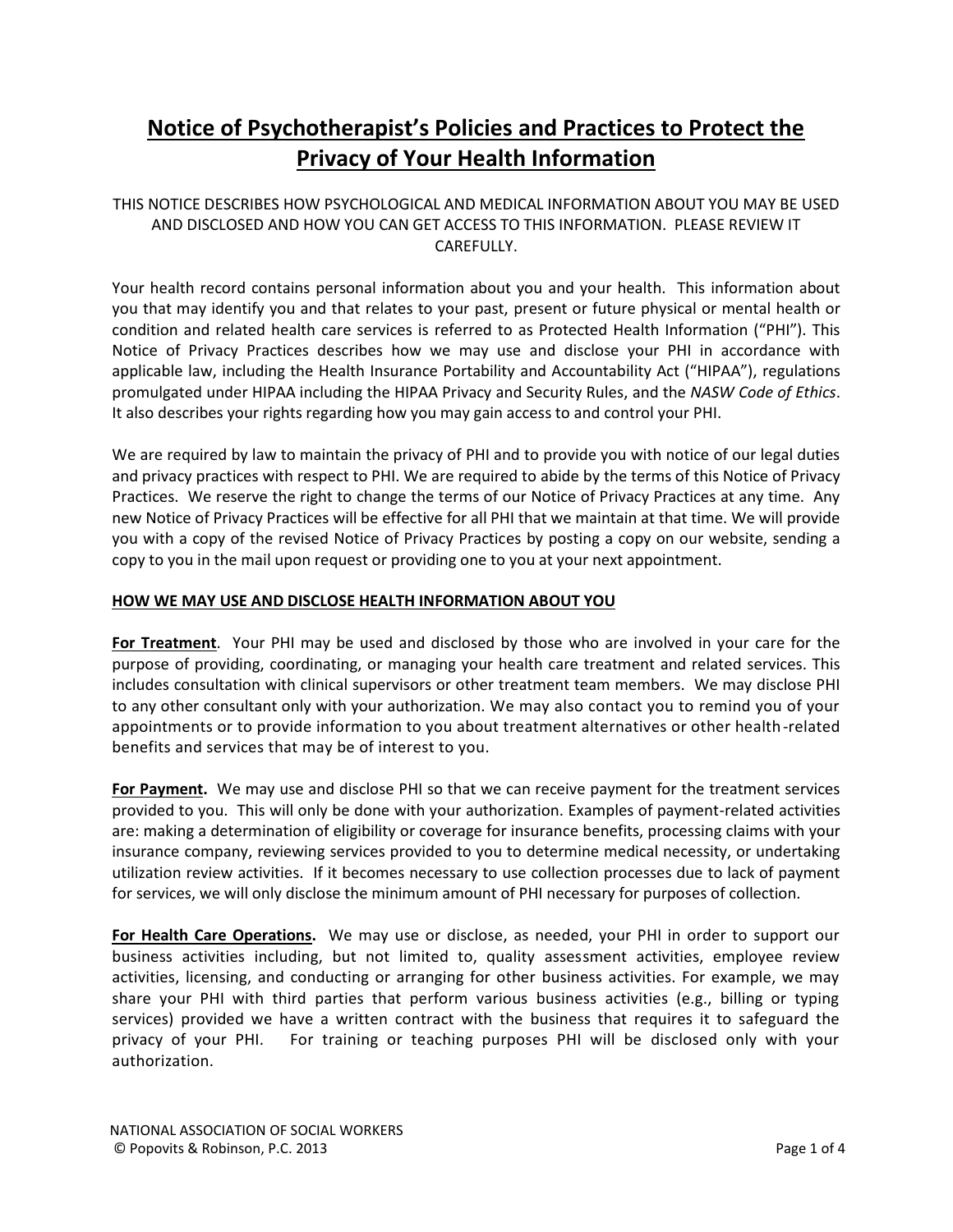**Required by Law.** Under the law, we must disclose your PHI to you upon your request. In addition, we must make disclosures to the Secretary of the Department of Health and Human Services for the purpose of investigating or determining our compliance with the requirements of the Privacy Rule.

**Without Authorization.** Following is a list of the categories of uses and disclosures permitted by HIPAA without an authorization. Applicable law and ethical standards permit us to disclose information about you without your authorization only in a limited number of situations.

As a social worker licensed in this state and as a member of the National Association of Social Workers, it is our practice to adhere to more stringent privacy requirements for disclosures without an authorization.The following language addresses these categories to the extent consistent with the *NASW Code of Ethics* and HIPAA.

**Child Abuse or Neglect.** We may disclose your PHI to a state or local agency that is authorized by law to receive reports of child abuse or neglect.

**Judicial and Administrative Proceedings.** We may disclose your PHI pursuant to a subpoena (with your written consent), court order, administrative order or similar process.

**Deceased Patients.** We may disclose PHI regarding deceased patients as mandated by state law, or to a family member or friend that was involved in your care or payment for care prior to death, based on your prior consent. A release of information regarding deceased patients may be limited to an executor or administrator of a deceased person's estate or the person identified as next-of-kin. PHI of persons that have been deceased for more than fifty (50) years is not protected under HIPAA.

**Medical Emergencies.** We may use or disclose your PHI in a medical emergency situation to medical personnel only in order to prevent serious harm. Our staff will try to provide you a copy of this notice as soon as reasonably practicable after the resolution of the emergency.

**Family Involvement in Care.** We may disclose information to close family members or friends directly involved in your treatment based on your consent or as necessary to prevent serious harm.

**Health Oversight.** If required, we may disclose PHI to a health oversight agency for activities authorized by law, such as audits, investigations, and inspections. Oversight agencies seeking this information include government agencies and organizations that provide financial assistance to the program (such as third-party payors based on your prior consent) and peer review organizations performing utilization and quality control.

**Law Enforcement.** We may disclose PHI to a law enforcement official as required by law, in compliance with a subpoena (with your written consent), court order, administrative order or similar document, for the purpose of identifying a suspect, material witness or missing person, in connection with the victim of a crime, in connection with a deceased person, in connection with the reporting of a crime in an emergency, or in connection with a crime on the premises.

**Specialized Government Functions.** We may review requests from U.S. military command authorities if you have served as a member of the armed forces, authorized officials for national security and intelligence reasons and to the Department of State for medical suitability determinations, and disclose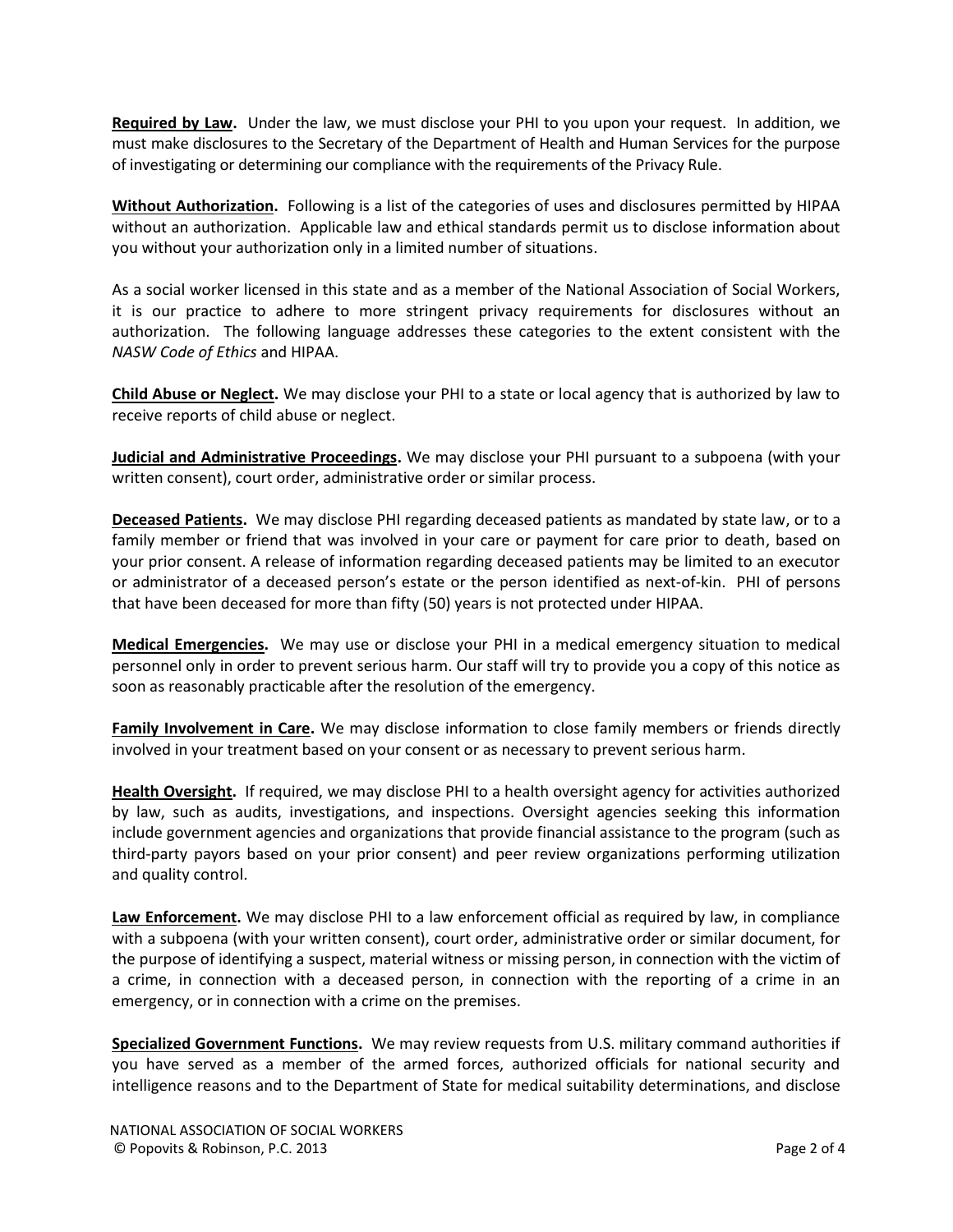your PHI based on your written consent, mandatory disclosure laws and the need to prevent serious harm.

**Public Health.** If required, we may use or disclose your PHI for mandatory public health activities to a public health authority authorized by law to collect or receive such information for the purpose of preventing or controlling disease, injury, or disability, or if directed by a public health authority, to a government agency that is collaborating with that public health authority.

**Public Safety.** We may disclose your PHI if necessary to prevent or lessen a serious and imminent threat to the health or safety of a person or the public. If information is disclosed to prevent or lessen a serious threat it will be disclosed to a person or persons reasonably able to prevent or lessen the threat, including the target of the threat.

**Research.** PHI may only be disclosed after a special approval process or with your authorization.

**Fundraising.** We may send you fundraising communications at one time or another. You have the right to opt out of such fundraising communications with each solicitation you receive.

**Verbal Permission.** We may also use or disclose your information to family members that are directly involved in your treatment with your verbal permission.

**With Authorization**. Uses and disclosures not specifically permitted by applicable law will be made only with your written authorization, which may be revoked at any time, except to the extent that we have already made a use or disclosure based upon your authorization. The following uses and disclosures will be made only with your written authorization: (i) most uses and disclosures of psychotherapy notes which are separated from the rest of your medical record; (ii) most uses and disclosures of PHI for marketing purposes, including subsidized treatment communications; (iii) disclosures that constitute a sale of PHI; and (iv) other uses and disclosures not described in this Notice of Privacy Practices.

### **YOUR RIGHTS REGARDING YOUR PHI**

You have the following rights regarding PHI we maintain about you. To exercise any of these rights, please submit your request in writing to our Privacy Officer at (me, Carrie Heller) at CAI:

- **Right of Access to Inspect and Copy.** You have the right, which may be restricted only in exceptional circumstances, to inspect and copy PHI that is maintained in a "designated record set". A designated record set contains mental health/medical and billing records and any other records that are used to make decisions about your care. Your right to inspect and copy PHI will be restricted only in those situations where there is compelling evidence that access would cause serious harm to you or if the information is contained in separately maintained psychotherapy notes. We may charge a reasonable, cost-based fee for copies. If your records are maintained electronically, you may also request an electronic copy of your PHI. You may also request that a copy of your PHI be provided to another person.
- **Right to Amend.** If you feel that the PHI we have about you is incorrect or incomplete, you may ask us to amend the information although we are not required to agree to the amendment. If we deny your request for amendment, you have the right to file a statement of disagreement with us. We may prepare a rebuttal to your statement and will provide you with a copy. Please contact the Privacy Officer if you have any questions.